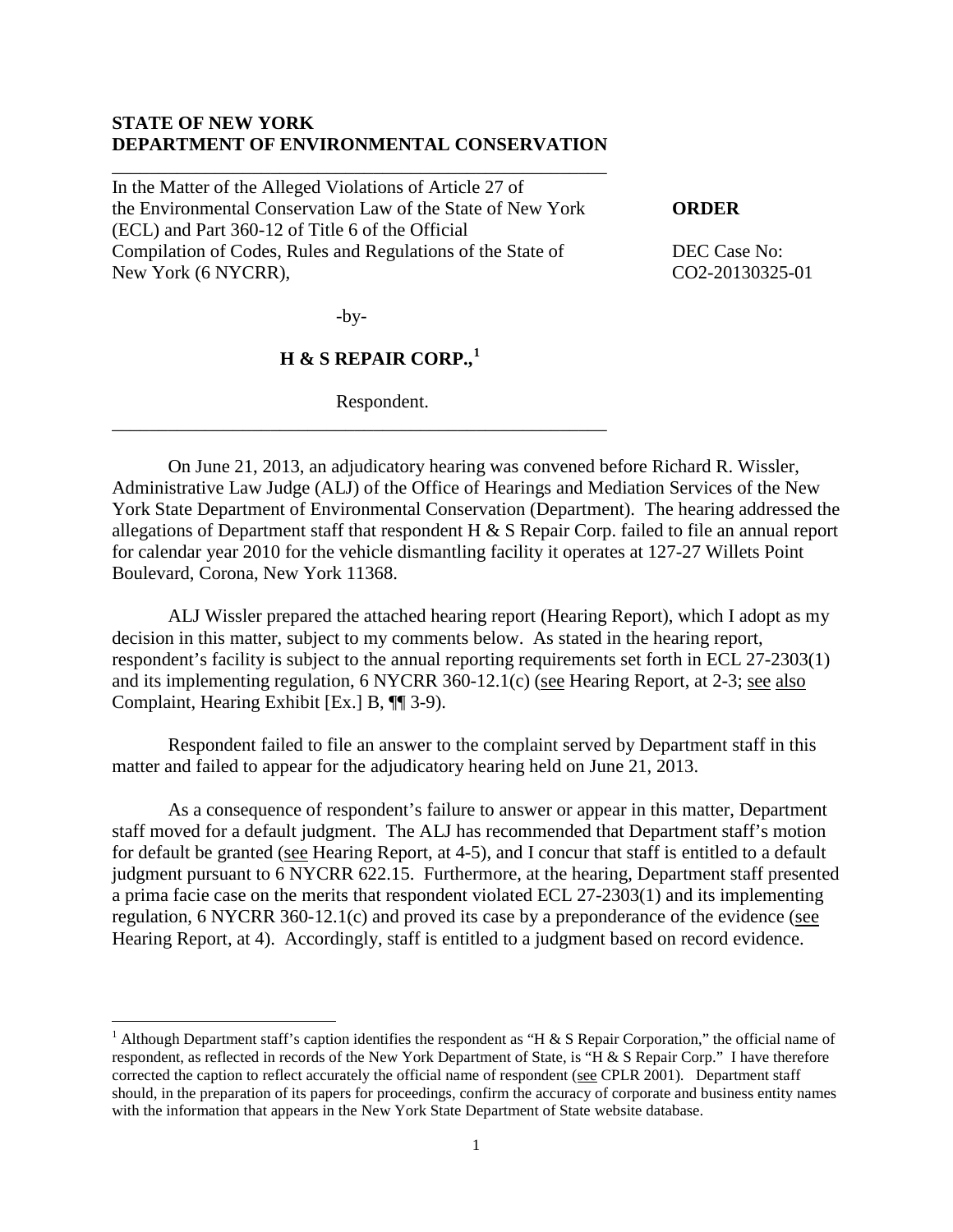According to the records of the New York State Department of State, H & S Repair Corp. was dissolved as of January 26, 2011 (Hearing Ex. E). However, respondent's obligation to file its annual report accrued on January 1, 2011, the day after the prior year during which it operated. Although the regulations provide a 60-day grace period within which a facility may file its annual report, the obligation to file accrues on January 1 (see 6 NYCRR 360-12.1[c] [annual report must be filed "no later than 60 days after the first day of January following each year of operation or portion thereof"]). Where, as here, the violation relates to events that occurred prior to the dissolution of a business – here, the obligation to submit an annual report for the year 2010 for the vehicle dismantling facility that respondent operated – the subsequent dissolution of that business has no bearing on the proceeding (see Business Corporation Law §§ 1006[a][4] & [b] and 1009; Matter of Quadrozzi Concrete Corp., Order of the Commissioner, June 17, 2013, at 1-2).

Based upon the record of this proceeding, the civil penalty in the amount of five thousand dollars (\$5,000) and the relief requested by Department staff and recommended by the ALJ are authorized and appropriate.

**NOW, THEREFORE**, having considered this matter and being duly advised, it is **ORDERED** that:

I. Department staff's motion for a default judgment pursuant to 6 NYCRR 622.15 is granted. By failing to answer or appear in this proceeding, respondent  $H \& S$  Repair Corp. waived its right to be heard at the hearing.

II. Based upon record evidence, respondent H  $& S$  Repair Corp. is adjudged to have violated ECL 27-2303(1) and its implementing regulation, 6 NYCRR 360-12.1(c), by failing to submit an annual report for the year 2010 for the vehicle dismantling facility it operates at 127-27 Willets Point Boulevard, Corona, New York.

III. Within fifteen (15) days of the service of this order upon respondent, respondent H  $\&$  S Repair Corp. shall submit to the Department the annual report for calendar year 2010, in accordance with the requirements of ECL 27-2303(1) and its implementing regulation, 6 NYCRR 360-12.1(c).

IV. Within fifteen (15) days of the service of this order upon respondent, respondent H  $\&$  S Repair Corp. shall pay a civil penalty in the amount of five thousand dollars (\$5,000) by certified check, cashier's check or money order made payable to the New York State Department of Environmental Conservation.

V. The annual report for calendar year 2010 and the penalty payment, as referenced in paragraphs III and IV, respectively, of this order, shall be sent to the following address: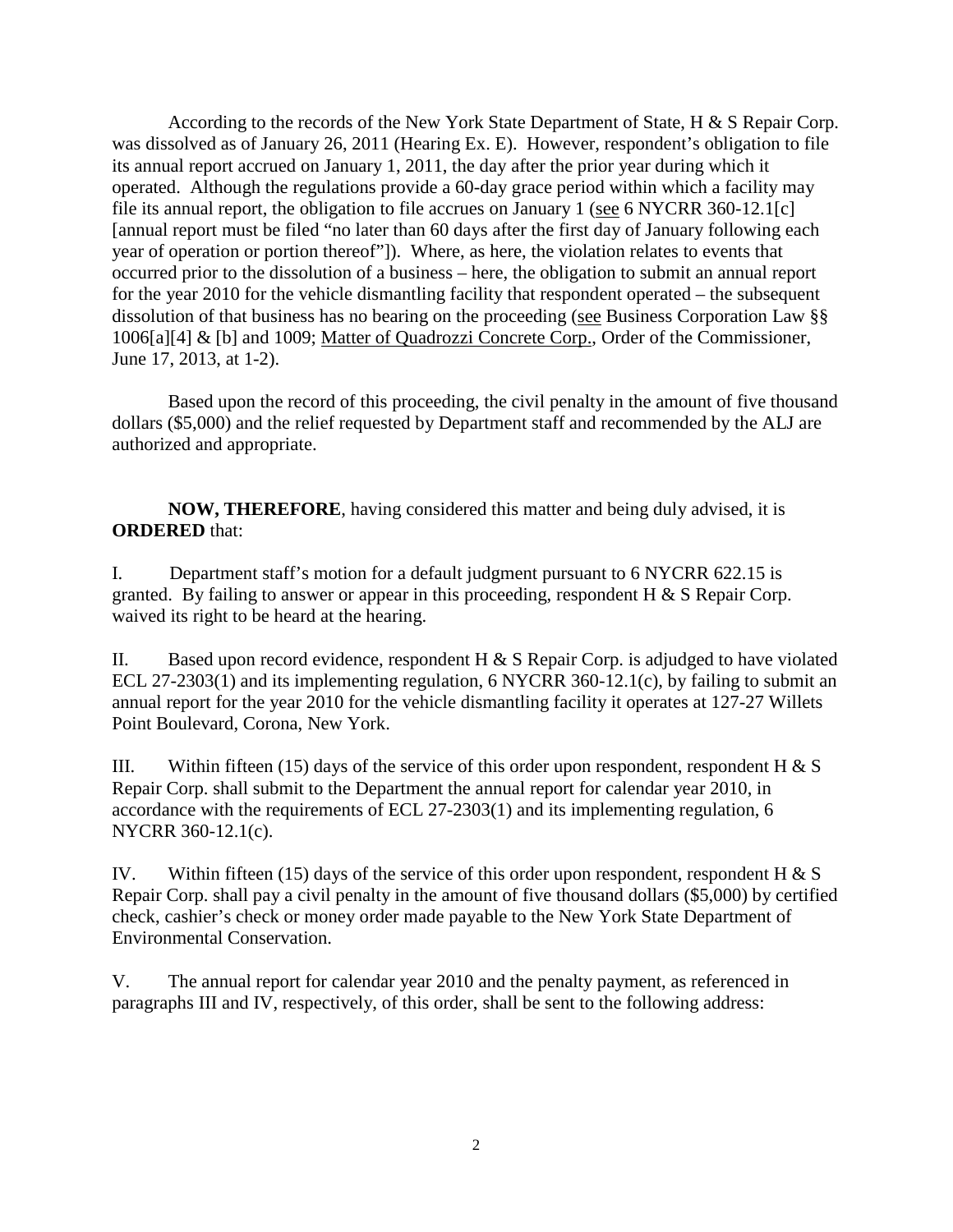Office of General Counsel New York State Department of Environmental Conservation 625 Broadway,  $14<sup>th</sup>$  Floor Albany, New York 12233-1500 Attn: Elissa Armater.

VI. Any questions or other correspondence regarding this order shall be addressed to:

Richard Clarkson, P.E. Division of Materials Management, Facilities Section New York State Department of Environmental Conservation 625 Broadway,  $9^{\text{th}}$  Floor Albany, New York 12233-7260.

VII. The provisions, terms and conditions of this order shall bind respondent H  $\&$  S Repair Corp. and its agents, successors and assigns, in any and all capacities.

> For the New York State Department of Environmental Conservation

By: \_\_\_\_\_\_\_\_\_\_\_\_/s/\_\_\_\_\_\_\_\_\_\_\_\_\_\_\_

Joseph J. Martens Commissioner

Dated: Albany, New York November 1, 2013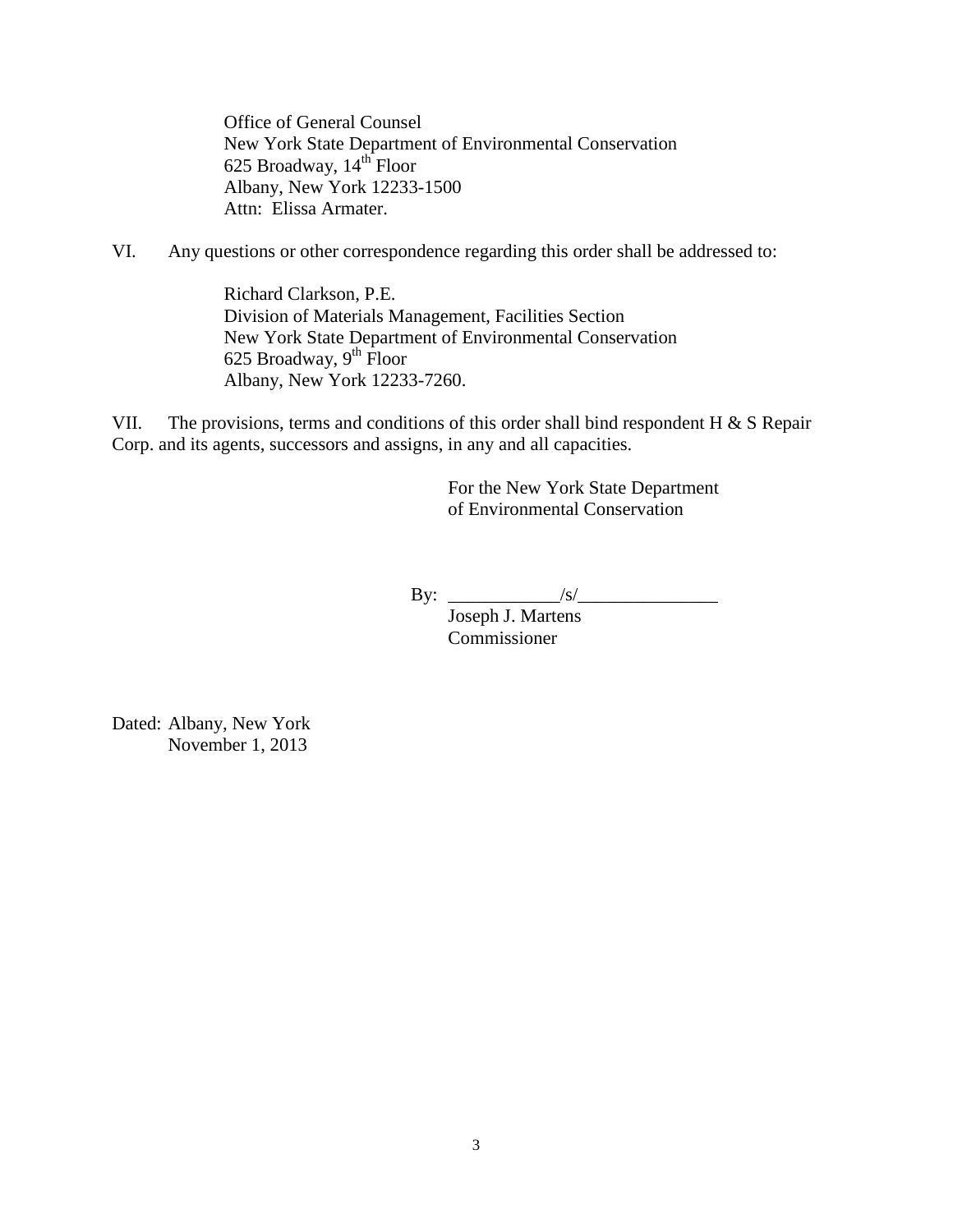## STATE OF NEW YORK DEPARTMENT OF ENVIRONMENTAL CONSERVATION

-----------------------------------------------------------------------------

In the Matter of the Alleged Violations of Article 27 of the Environmental Conservation Law of the State of New York HEARING REPORT ("ECL") and Part 360-12 of Title 6 of the Official Compilation of Codes, Rules and Regulations of the State of DEC Case No: New York ("6 NYCRR") CO2-20130325-01

------------------------------------------------------------------------------

 $-by-$ 

H & S REPAIR CORP.,

Respondent.

# Procedural History

Respondent H & S Repair Corp. ("respondent") was served by staff of the New York State Department of Environmental Conservation ("Department") with a notice of hearing and complaint, dated March 29, 2013, alleging a violation of ECL 27-2303(1) and its implementing regulation, 6 NYCRR 360-12.1(c), for failure to submit an annual report for the year 2010 for the vehicle dismantling facility it operates at 127-27 Willets Point Boulevard, Corona, New York 11368. The complaint seeks the following relief: (1) a finding that respondent is in violation of the cited ECL statute and 6 NYCRR regulation; (2) a direction that respondent submit the overdue 2010 vehicle dismantling annual report; (3) the assessment of a civil penalty in the amount of \$5,000.00; and (4) such other relief as the Commissioner may deem just and proper. In addition, the notice of hearing advised respondent that any answer to the complaint must be filed by April 29, 2013, and that an adjudicatory hearing in the matter was scheduled for May 21, 2013, requiring its appearance. As shown by a United States Postal Service ("USPS") Track and Confirm email, service of the notice of hearing and complaint on respondent by certified mail was made on April 3, 2013. Respondent failed to file an answer to the complaint and failed to appear for the adjudicatory hearing scheduled on May 21, 2013.

Department staff was prepared to proceed to hearing on May 21, 2013, however, as the undersigned Administrative Law Judge ("ALJ") was engaged in other adjudicatory hearings at that time, the matter was adjourned for hearing until June 21, 2013. As a courtesy, by letter dated May 23, 2013, sent by certified mail, respondent was advised of the adjournment of the hearing to June 21, 2013. A USPS Track and Confirm email indicates respondent received the letter on June 18, 2013. Respondent did not contact Department staff in response to the May 23, 2013, letter and did not appear for the hearing on June 21, 2013.

On June 21, 2013, the adjudicatory hearing was convened before the undersigned ALJ of the Department's Office of Hearings and Mediation Services ("OHMS") in the Department's Region 2 office, 1 Hunter's Point Plaza, 47-40 21<sup>st</sup> Street, Long Island City, New York 11101. Department staff was represented by Megan Joplin, Esq., Assistant Regional Attorney, Region 2. No one appeared on behalf of respondent. Department staff moved for a default judgment in the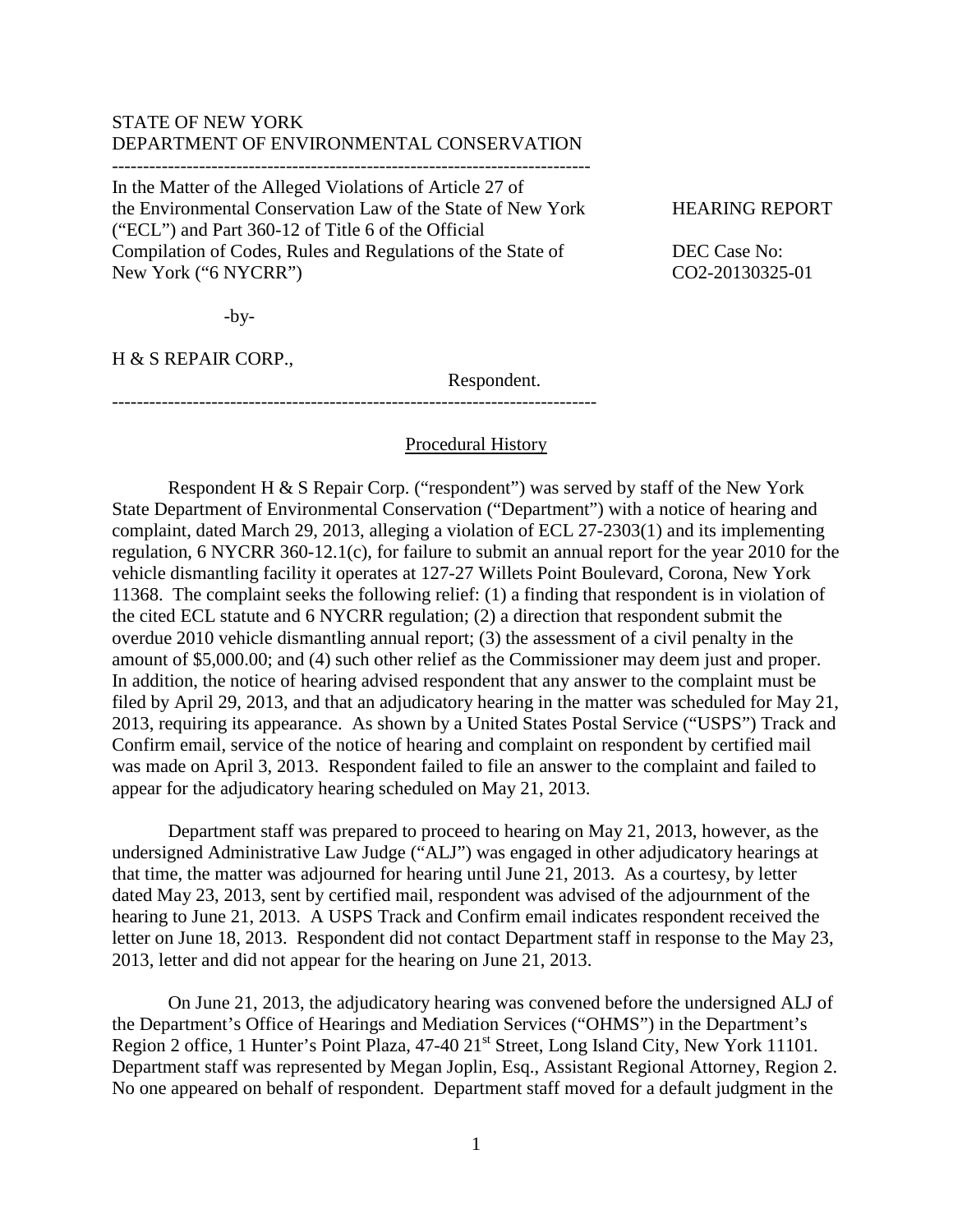matter and, in addition, elected to proceed with a hearing in the matter in the absence of respondent.

Department staff called one witness, Stephanie Salvemini, an Engineering Geologist 1 in the Department's Region 2 Division of Materials Management. Department staff submitted seven (7) exhibits, all of which were received in evidence.

#### Applicable Statutory and Regulatory Provisions

ECL 27-2303(1): "Regulation of vehicle dismantling facilities

 All vehicle dismantlers owning or controlling a facility for the dismantling of end of life vehicles on site shall be subject to the requirements of this title.

1. An annual report shall be submitted to the department, to be included on the department's website, including, but not be limited to, the following:

(a) the number of end of life vehicles received at the facility;

(b) the number of end of life vehicles crushed and removed from the facility;

(c) the number of end of life vehicles stored at the facility at the end of the reporting year;

(d) the approximate area at the facility used for storage of end of life vehicles;

 (e) the quantities of waste vehicle fluids extracted from end of life vehicles received and their disposition, including the quantity sold, used on-site, stored on-site, and disposed; and

 (f) the number and if applicable nature of any violation of all applicable rules and regulations of the state."

#### 6 NYCRR 360-12.1(c) "Applicability

(c) Automobile dismantlers reporting requirements. Automobile dismantlers, scrap metal processors, automobile junkyards, facilities that recover metal from sludges that are not hazardous waste which are required to be managed at a facility subject to regulation under Part 373 or 374 of this Title, and metal salvage facilities are exempt from regulation under this Part, except as follows: the owner or operator of each of these facilities must provide the department with an annual report that details how the waste fluids (including, but not limited to, refrigerants, oil and transmission fluids) are disposed. Duplicate originals of this report must be submitted to the department's central office and the office of the department administrating the region within which the facility is located no later than 60 days after the first day of January following each year of operation or portion thereof."

#### ECL 71-4003: "General civil penalty

 Except as otherwise specifically provided elsewhere in this chapter, a person who violates any provision of this chapter, or any rule, regulation or order promulgated pursuant thereto, or the terms or conditions of any permit issued thereunder, shall be liable to a civil penalty of not more than one thousand dollars, and an additional civil penalty of not more than one thousand dollars for each day during which each such violation continues. Any civil penalty provided for by this chapter may be assessed following a hearing or opportunity to be heard."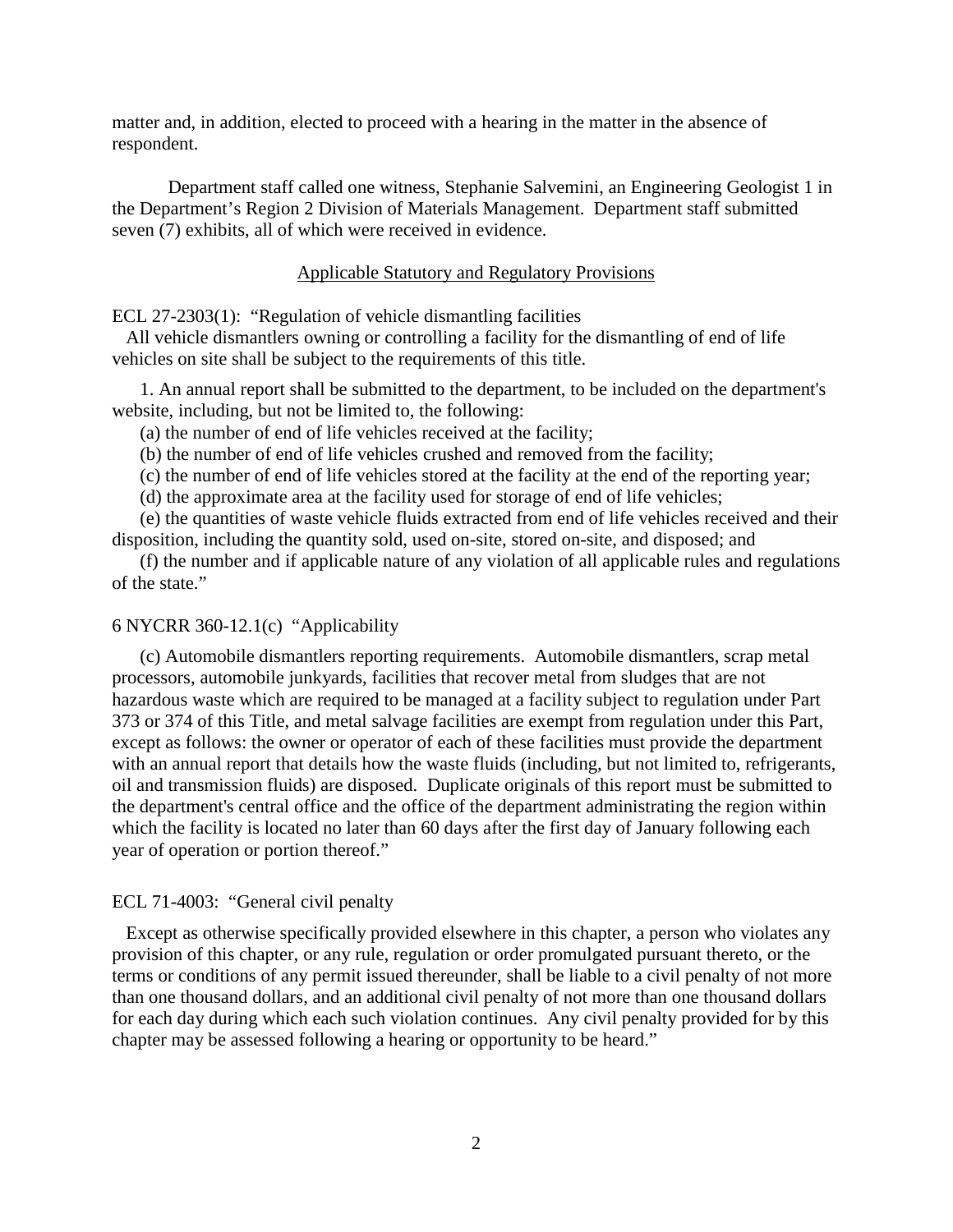## Findings of Fact

- 1. H & S Repair Corp. ("respondent") operates a vehicle dismantling facility located at 127- 27 Willets Point Boulevard, Corona, New York 11368 ("facility"). (Exhibits B and E.)
- 2. The facility dismantles end of life vehicles which are defined in ECL 27-2301(4) as motor vehicles sold, given, or otherwise disposed of as junk or salvage. (Exhibit B.)
- 3. Pursuant to ECL 27-2303 (1), all vehicle dismantlers owning or controlling a facility for the dismantling of end of life vehicles on site are to submit an annual report to the Department summarizing such activity including, but not limited to, number of vehicles received at the facility, stored at the facility, and crushed and removed from the facility. (Exhibit B.)
- 4. Pursuant to 6 NYCRR 360-12.1 (c), an owner or operator of a vehicle dismantling facility must submit duplicate originals of its annual report to the Department's Central Office and the office of the Department administrating the region within which the facility is located within sixty days of the first day of January of the following calendar year. (Exhibit B.)
- 5. From July 8, 2004, until it was dissolved by proclamation or annulment of authority on January 26, 2011, and became inactive, respondent was an active domestic business corporation in the State of New York. (Exhibits B and E.)
- 6. Stephanie Salvemini is an Engineering Geologist 1 in the Department's Region 2 Division of Materials Management whose duties include the care, custody, examination and maintenance of the records maintained by the Department with respect to vehicle dismantling facilities. (Testimony of Stephanie Salvemini, Hearing Record.)
- 7. On June 21, 2013, Stephanie Salvemini conducted a search of the Department's vehicle dismantling facility database and determined that respondent had not filed the annual report required by ECL 27-2303(1) for the 2010 operating year. (Testimony of Stephanie Salvemini, Hearing Record.)
- 8. By certified mail, the Department issued respondent a Notice of Violation ("NOV"), dated August 10, 2012, for failure to submit a Vehicle Dismantling Facility Annual Report for the 2010 operating year by March 4, 2011. The NOV directed respondent to submit a completed report for 2010. As indicated in a United States Postal Service ("USPS") Track and Confirm email, respondent received the NOV on August 13, 2012. (Exhibit A.)
- 9. Respondent was served by certified mail with a notice of hearing and complaint, dated March 29, 2013, alleging violations of ECL 27-2303 (1) and 6 NYCRR 360-12.1 (c) for failure to submit a Vehicle Dismantling Facility Annual Report for the 2010 operating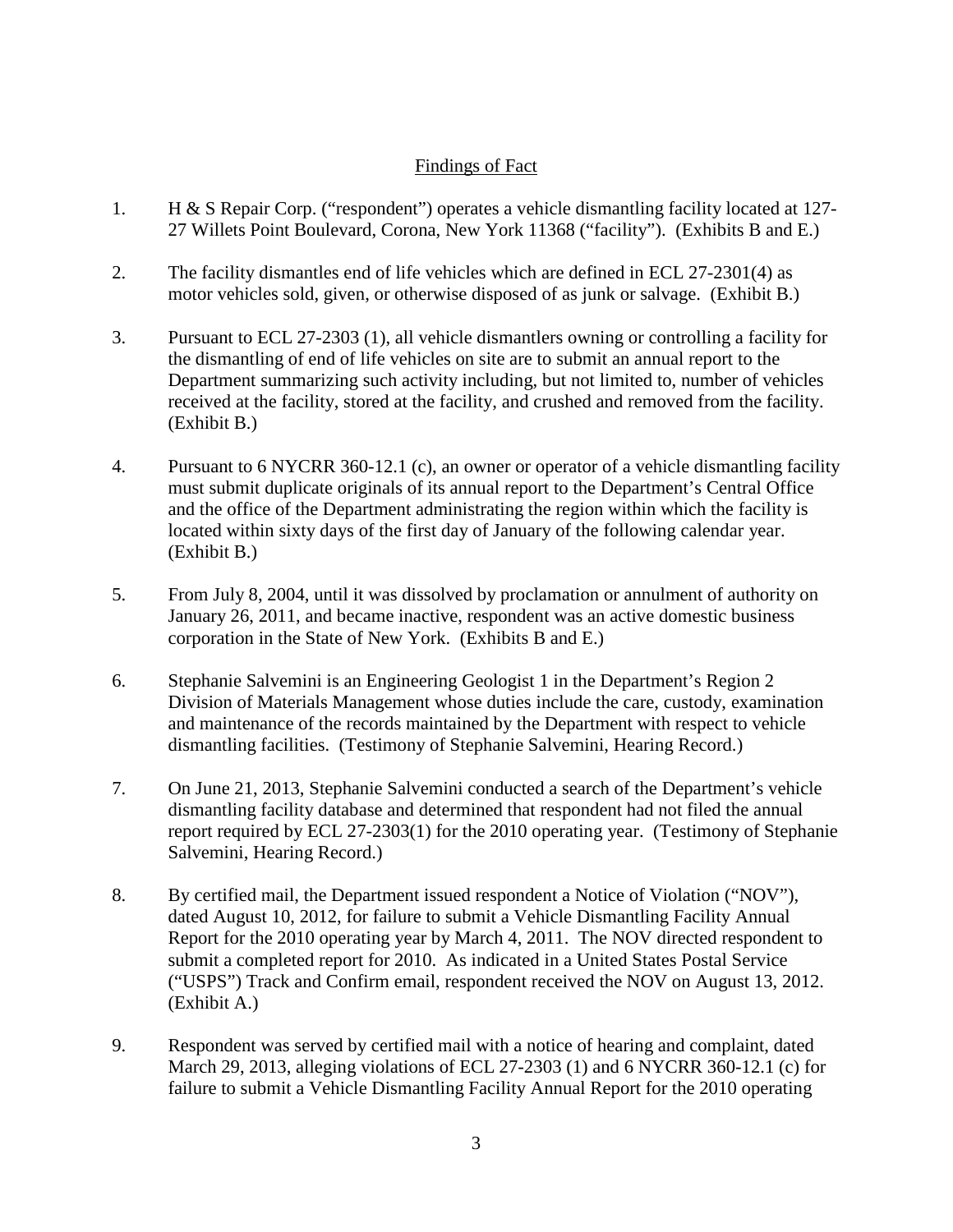year. This certified mailing bore USPS Label Number 71901050579922909331. As indicated in a USPS Track and Confirm email, respondent received the notice of hearing and complaint on April 3, 2013. (Exhibits B and C.)

- 10. The notice of hearing advised Respondent that it was required to file an answer to the complaint by April 29, 2013, and that an adjudicatory hearing in this matter would be convened on May 21, 2013, at the Department's Region 2 offices. (Exhibit B.)
- 11. Respondent failed to file an answer to the complaint and failed to appear for the adjudicatory hearing scheduled for May 21, 2013. (Hearing Record.)
- 12. Because of the number of other hearings scheduled and heard on May 21, 2013, the adjudicatory hearing in this matter was rescheduled for June 21, 2013, at the Department's Region 2 offices. (Exhibit E.)
- 13. A second notice of hearing, dated May 23, 2013, was sent by certified mail to respondent indicating that the hearing in the matter originally scheduled for May 21, 2013, had been adjourned to June 21, 2013. This certified mailing bore USPS Label Number 70072560000125500952. As indicated in a USPS Track and Confirm email, Respondent received the notice June 18, 2013. (Exhibit E.)
- 14. Respondent failed to appear for the adjudicatory hearing rescheduled for June 21, 2013. (Hearing Record.)

## Discussion

Department staff's proof presents a prima facie case demonstrating that respondent failed to submit an annual report detailing the operation of its vehicle dismantling facility for the year 2010 within 60 days of January 1, 2011, in violation of ECL 27-2303(1) and its implementing regulation, 6 NYCRR 360-12.1(c).

The record shows that respondent, as directed in the notice of hearing, failed to file an answer to the complaint and failed to appear for the adjudicatory hearing scheduled in the matter on May 21, 2013. In addition, respondent failed to appear for the adjudicatory hearing rescheduled for June 21, 2013. The Department is entitled to a default judgment in this matter pursuant to the provisions of 6 NYCRR 622.15.

Moreover, the proof adduced at the hearing, conducted in respondent's absence, demonstrates by a preponderance of the evidence that respondent failed to submit an annual report for the year 2010, in violation of ECL 27-2303(1) and its implementing regulation, 6 NYCRR 360-12.1(c). Pursuant to Business Corporation Law 1006 (b), respondent's dissolution on January 26, 2011, did not obviate its responsibility to file an annual report for 2010 since the duty to file the report arose on January 1, 2011. The Department is entitled to judgment upon the facts proven.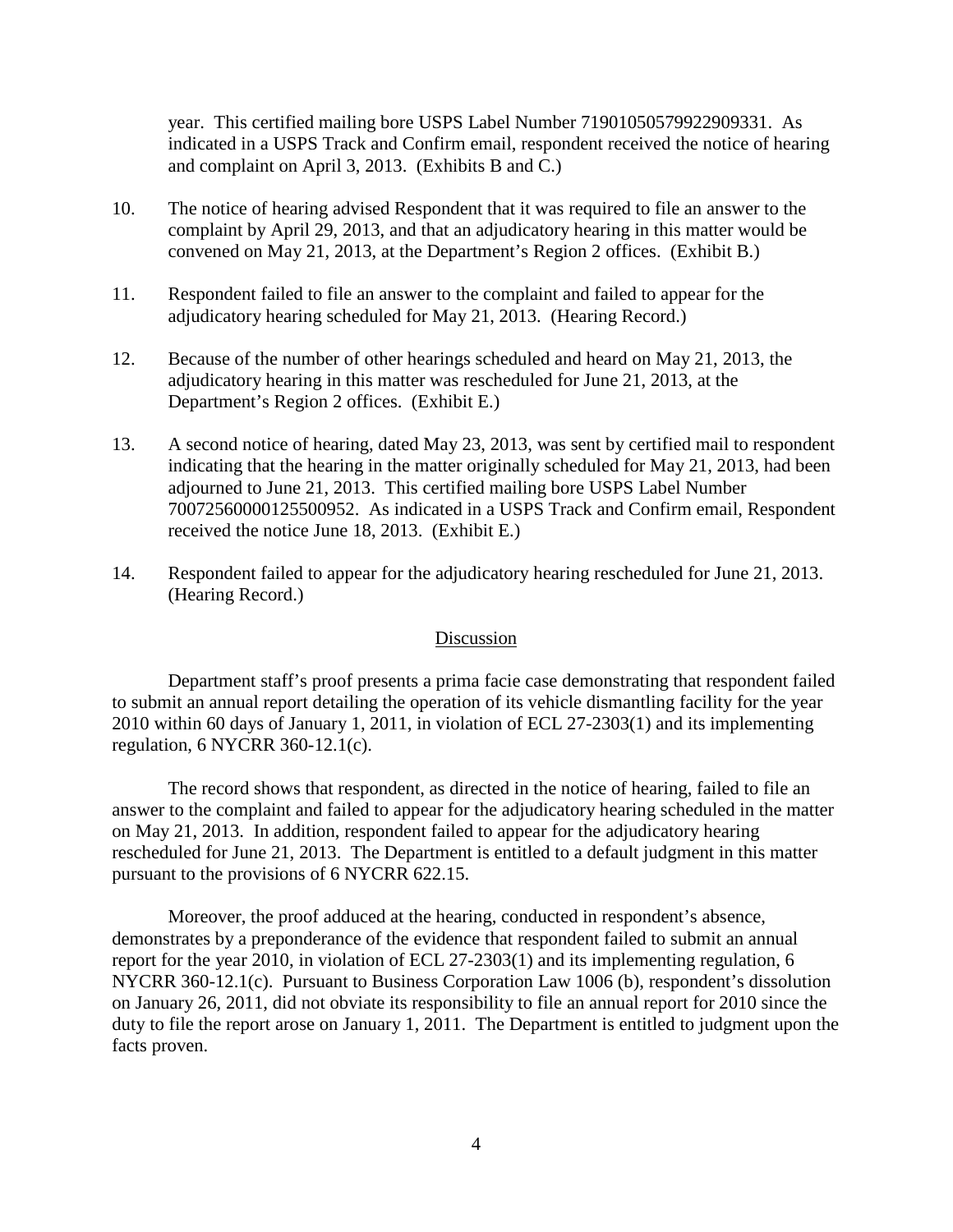Department staff's proposed relief and the \$5,000 civil penalty it seeks are consistent with the Department's penalty policy and the Office of General Counsel's Program Policy Number 8 entitled, "Solid Waste Enforcement Policy." (Exhibit G.) Moreover, the annual report in this matter has been overdue for more than two years, despite efforts by the Department in the interim to secure its filing. (Exhibit A.) Thus, due to the ongoing nature of the violation, a civil penalty of \$5,000 is consistent with the scope of penalty authorized by ECL 71-4003.

## Recommendation

Based upon the foregoing, I recommend that the Commissioner issue an order:

- 1. Granting Department staff's motion for default, finding respondent in default pursuant to the provisions of 6 NYCRR 622.15;
- 2. Finding respondent in violation of ECL 27-2303(1) and its implementing regulation, 6 NYCRR 360-12.1(c), based upon the proof adduced at the hearing conducted in the absence of respondent, for failure to submit an annual report for the year 2010 for an auto dismantling facility it operates located at 127-27 Willets Point Boulevard, Corona, New York 11368;
- 3. Directing respondent to submit the annual report for 2010 to the Department for the above facility;
- 4. Directing respondent to pay a civil penalty in the amount of five thousand dollars (\$5,000.00); and
- 5. Directing such other and further relief as he may deem just and proper.

 $/\mathrm{s}/\mathrm{s}$ Richard R. Wissler Administrative Law Judge

Dated: Albany, New York August 2, 2013